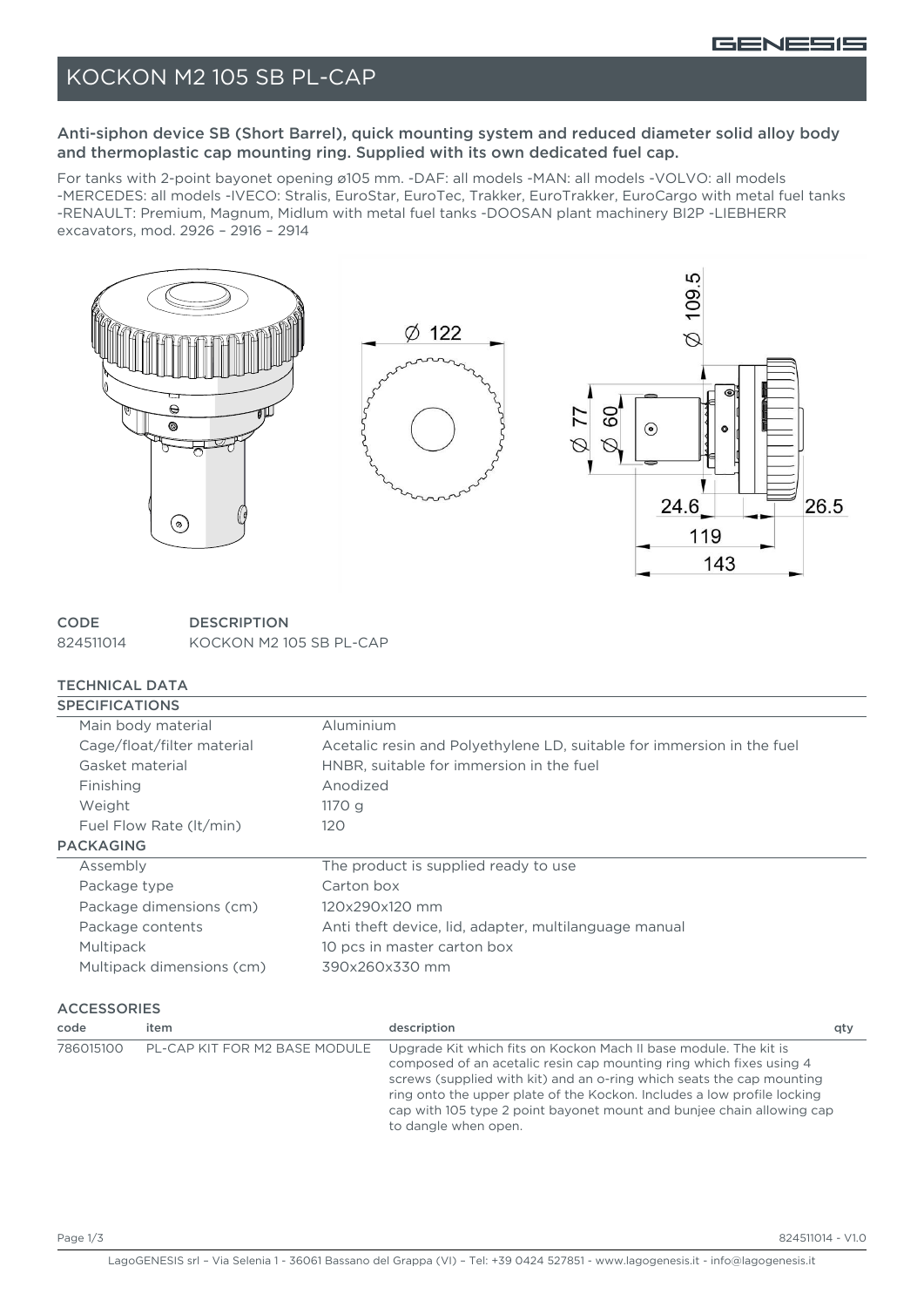#### GENESIS

# KOCKON M2 105 SB PL-CAP

#### ACCESSORIES

| code      | item                                               | description                                                                                                                                                                                                                                                                                                                                                                                                                                                                                                                                                                                                                                                                  | qty |
|-----------|----------------------------------------------------|------------------------------------------------------------------------------------------------------------------------------------------------------------------------------------------------------------------------------------------------------------------------------------------------------------------------------------------------------------------------------------------------------------------------------------------------------------------------------------------------------------------------------------------------------------------------------------------------------------------------------------------------------------------------------|-----|
| 786015101 | XXL-CAP KIT W/LOCK FOR M2 XL<br><b>BASE MODULE</b> | Upgrade Kit which fits on Kockon Mach II base module. The kit is<br>composed of a extra-extra low thermoplastic cap mounting ring which<br>fixes using 4 screws (supplied with kit) and a dedicated gasket which<br>seats the cap mounting ring onto the upper plate of the Kockon.<br>Includes a low profile locking cap with automotive type 2 point bayonet<br>mount and locking key.                                                                                                                                                                                                                                                                                     |     |
| 786015102 | XXL-CAP KIT FOR M2 XL BASE<br><b>MODULE</b>        | Upgrade Kit which fits on Kockon Mach II base module. The kit is<br>composed of a extra-extra low thermoplastic cap mounting ring which<br>fixes using 4 screws (supplied with kit) and a dedicated gasket which<br>seats the cap mounting ring onto the upper plate of the Kockon.<br>Includes a low profile locking cap with automotive type 2 point bayonet<br>mount, without lock.                                                                                                                                                                                                                                                                                       |     |
| 784515101 | UNI-CAP KIT FOR M2 BASE MODULE                     | Upgrade kit for Kockon Mach II base modules. Consists of an aluminium<br>high profile cap mounting ring and o ring seal for seating onto the<br>upper plate of the Kockon base module. Made to allow use of the<br>majority of original vehicle fuel caps which would normally not fit on<br>Mach II Kockons due to their height.                                                                                                                                                                                                                                                                                                                                            |     |
| 784516200 | BE4P KIT FOR M2 BASE MODULE                        | Upgrade Kit which fits on Kockon Mach II base module. The kit is<br>composed of an aluminium 4 point bayonet cap mounting ring which<br>fixes using 4 screws (supplied with kit) and an o-ring which seats the<br>cap mounting ring onto the upper plate of the Kockon. It allows use of<br>the original die cast bayonet cap.                                                                                                                                                                                                                                                                                                                                               |     |
| 786010010 | ZIP SAFETY CAP UPGRADE KIT                         | Upgrade kit for Kockon Mach II base modules. Consists of a self closing<br>ventilated fuel cap without lock which can be fitted through a rapid<br>mounting procedure by the end user without having to remove the<br>Kockon from its installed position.                                                                                                                                                                                                                                                                                                                                                                                                                    |     |
| 786010011 |                                                    | ZIP LOCK SAFETY CAP UPGRADE KIT Upgrade kit for Kockon Mach II base modules. Consists of a self closing<br>ventilated fuel cap with lock which can be fitted through a rapid<br>mounting procedure by the end user without having to remove the<br>Kockon from its installed position.                                                                                                                                                                                                                                                                                                                                                                                       |     |
| 786010019 | ZIPPER WIRED UPGRADE KIT                           | Upgrade kit for Kockon Mach II base modules. Consists of a self closing<br>ventilated fuel cap with a built in electronic activation switch and wire<br>connection which can be used to trigger events upon fuel cap opening.<br>Can be fitted through a rapid mounting procedure by the end user<br>without having to remove the Kockon from its installed position.                                                                                                                                                                                                                                                                                                        |     |
| 786010020 | ZIPPER LOCK WIRED UPGRADE KIT                      | Upgrade kit for Kockon Mach II base modules. Consists of a self closing<br>ventilated fuel cap with lock with a built in electronic activation switch<br>and wire connection which can be used to trigger events upon fuel cap<br>opening. Can be fitted through a rapid mounting procedure by the end<br>user without having to remove the Kockon from its installed position.                                                                                                                                                                                                                                                                                              |     |
| 786010029 | ZIPPER WIRELESS UPGRADE KIT                        | Upgrade kit for Kockon Mach II base modules. Consists of a self closing<br>ventilated fuel cap without lock with a built in electronic activation<br>switch and wireless transmitter which can be used to trigger events<br>upon fuel cap opening. Includes its own receiver unit and buzzer which<br>warns the vehicle cabin occupant of cap opening. Can be fitted through<br>a rapid mounting procedure by the end user without having to remove<br>the Kockon from its installed position. Must be purchased with one of<br>the possible receiver unit options: 077351003 SMS ALERT UNIT FOR<br>ZIPPER WIRELESS or 077351004 RECEIVER UNIT FOR ZIPPER<br><b>WIRELESS</b> |     |
| 786010030 | ZIPPER LOCK WIRELESS UPGRADE<br>KIT                | Upgrade kit for Kockon Mach II base modules. Consists of a self closing<br>ventilated fuel cap with lock with a built in electronic activation switch<br>and wireless transmitter which can be used to trigger events upon fuel<br>cap opening. Includes its own receiver unit and buzzer which warns the<br>vehicle cabin occupant of cap opening. Can be fitted through a rapid<br>mounting procedure by the end user without having to remove the<br>Kockon from its installed position. Must be purchased with one of the<br>possible receiver unit options: 077351003 SMS ALERT UNIT FOR<br>ZIPPER WIRELESS 077351004 RECEIVER UNIT FOR ZIPPER WIRELESS                 |     |
| 054501012 | <b>GENESIS UNIVERSAL MOUNTING</b><br><b>TOOL</b>   | Tool to assist installation of Kockon products                                                                                                                                                                                                                                                                                                                                                                                                                                                                                                                                                                                                                               |     |
| 061020001 | Fuel Pistol with 32mm nozzle                       | Manufactured by ZVA with 120 Lt/min flow capacity                                                                                                                                                                                                                                                                                                                                                                                                                                                                                                                                                                                                                            |     |

Page 2/3 824511014 - V1.0